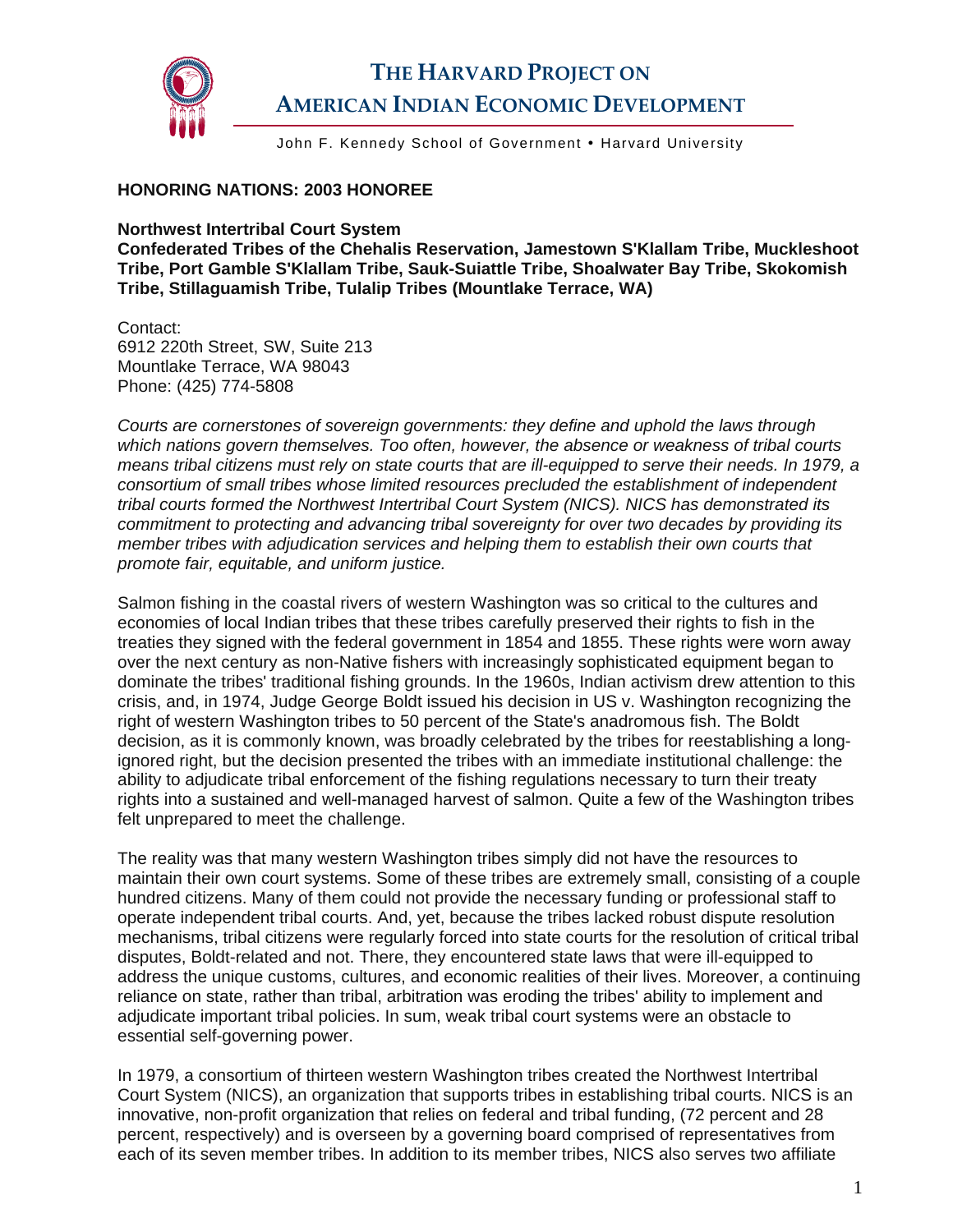tribes and a handful of tribes that contract NICS' services. Although NICS was established in response to the Boldt decision, it now supports tribal courts in their handling of a full array of civil and criminal matters, including major crimes, misdemeanors, civil suits, infractions, and a host of legal issues related to hunting and fishing offenses, child dependencies, guardianships, adoptions, gambling, zoning and land use, environmental protection, and tribal employment.

NICS is divided into several units that meet these tribal needs. One group of such units serves to provide operational support to their members. For example, the Judicial Unit hires full-time, parttime, and contract judges to preside over tribal courts (currently three staff judges and two contract judges). The NICS Appellate Unit, established in 1987, recruits and trains a roster of appellate judges (currently thirty) who are impaneled on three-member appellate benches that hear roughly thirty cases a year. The Appellate Unit also publishes a compilation of its decisions in the biennial Appellate Reporter. The NICS Prosecutorial Unit consists of prosecutors, paralegals, and assistants who work closely with tribal law enforcement leaders. These services facilitate tribal courts' effective adjudication of tribal law.

Another group of NICS' units provides assistance in the development of tribal law and codes. Its Code Development Unit consists of a code developer, a full-time legal assistant, a law clerk, and several contract code writers. This unit works closely with tribal committees to draft codes and regulations for each member tribe that reflect the unique culture, values, and traditions of the people to whom the law will apply. Without customized codes, courts could not adjudicate tribal policies justly. The Technology Unit has supported the code-developing mandate of NICS since 2001 by converting tribal codes and court forms into electronic documents that are easily accessible to member tribes' judges, prosecutors, attorneys, and staff. This electronic information also helps member tribes' courts work as efficiently as their state and federal counterparts.

Since 1979, NICS member tribes have experienced great success in reclaiming jurisdiction over civil and criminal matters affecting their communities. The Prosecutorial Unit is currently handling 1,910 cases that might otherwise be in state courts. Through NICS support, the Tulalip Tribes have undertaken a retrocession of PL 280 criminal jurisdiction from Washington. Since retrocession, the number of criminal complaints filed in Tulalip's tribal court has risen dramatically from 56 in 2001 to 262 in 2002. Without the support of NICS, this major reassertion of tribal sovereignty would not have been possible: the Tribes would simply not have had the capacity to take up this new caseload. Other member tribes are experiencing similar empowerment. In the past year, the caseload for some tribes has increased 100 percent as they have assumed responsibility for increasingly numerous and complex legal issues.

As NICS member tribes assert and expand their jurisdictional authority, they strengthen their status as self-governing sovereigns. The essence of sovereignty is the right to establish, implement, and interpret the laws by which a community is governed. Although states share some civic goals with tribes, non-Indian and Indian values, norms, and cultures differ in substantial ways. Inherently, the policies of the states and the tribes must differ, too. NICS member tribes know from experience that establishing, implementing, and interpreting laws in ways that reflect the unique cultural values of their communities inspires increased compliance among tribal citizens and greater chances of success in implementation.

Legitimate concerns have been expressed over the whether a tribe particularly a small tribe can pool its talents and resources with others without forfeiting a measure of control. NICS' member tribes' experiences, however, suggests that creating a shared system for their courts as an important, and bold, exercise of their sovereignty. They contend that their decision to pool resources is, in itself, a sovereign choice and, further, that pooling of resources allows them to sustain courts that they would not otherwise have. The administration of justice has a steep learning curve and requires substantial investments in recording precedents, codes, and processes. NICS member tribes share the knowledge, funds, and, most importantly, the human capital necessary to administer justice effectively and efficiently.